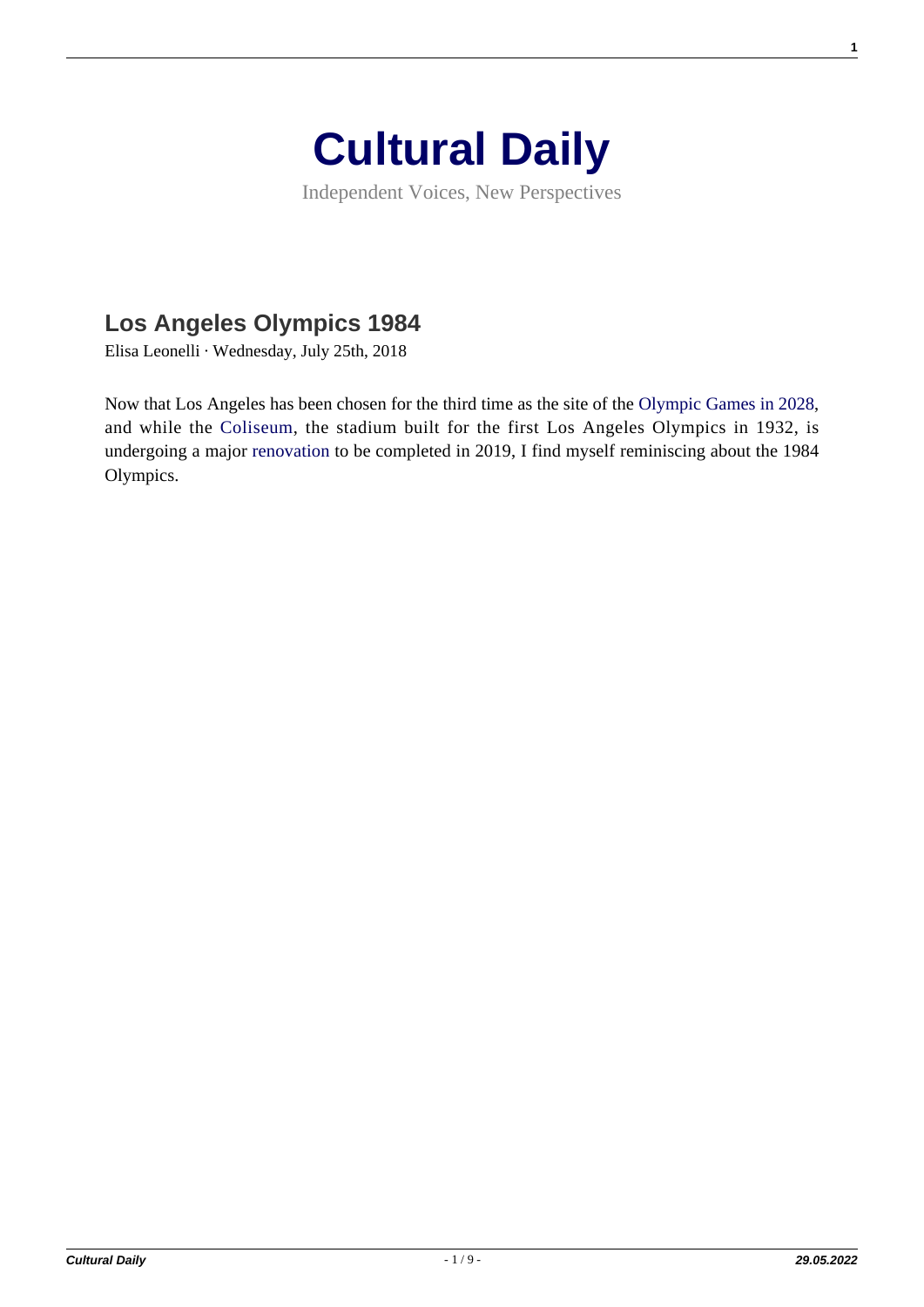

Sculptor Robert Graham. LA Coliseum

I was child in Modena, Italy, when the Olympics were held in Rome in 1960, and I remember the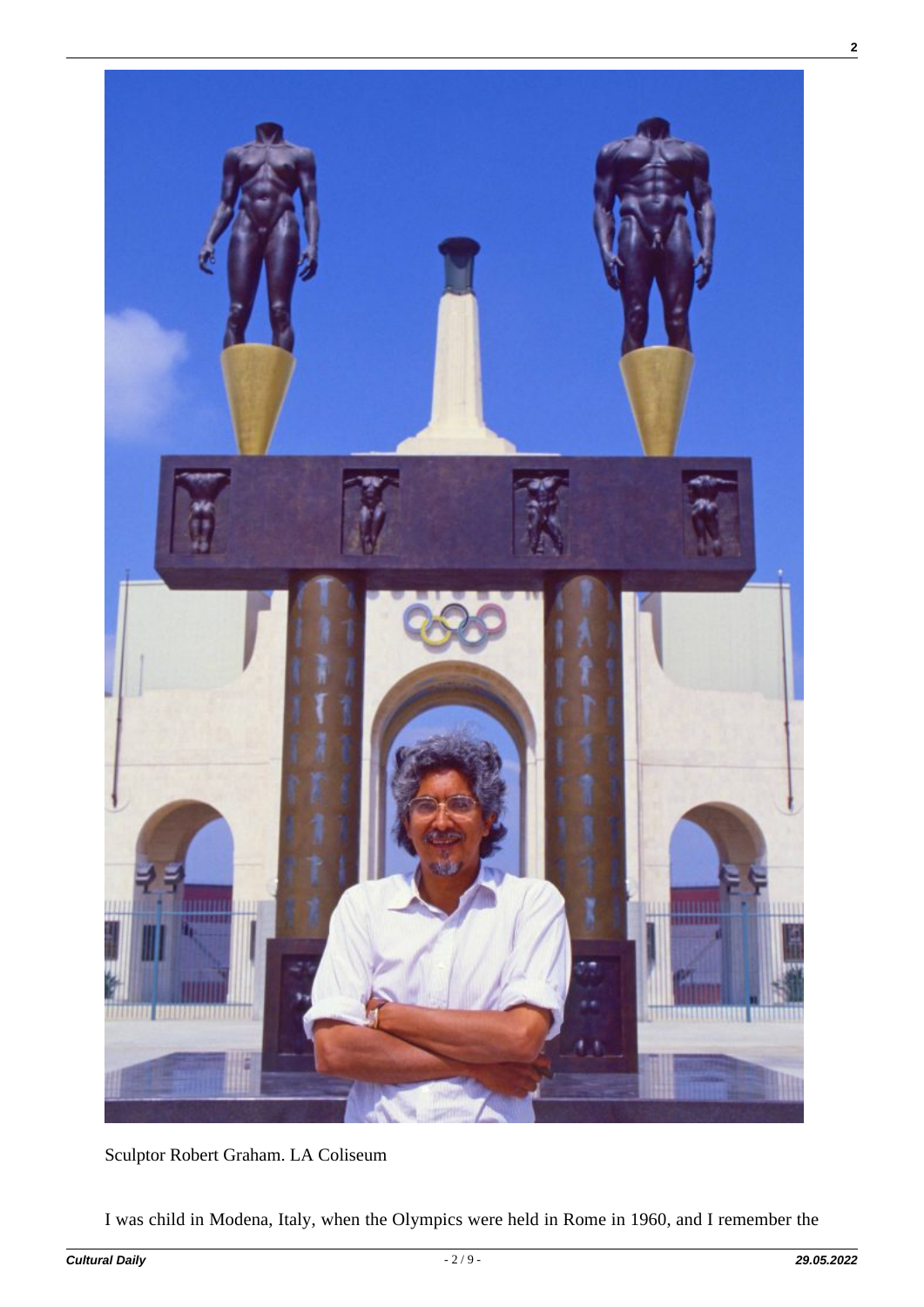excitement that swept my country. Similarly in 1983 I felt a joyful anticipation that this international sports event was coming to my adopted city. As a photo-journalist I was eager to cover it, and I did.



Peter Ueberroth, LA Olympics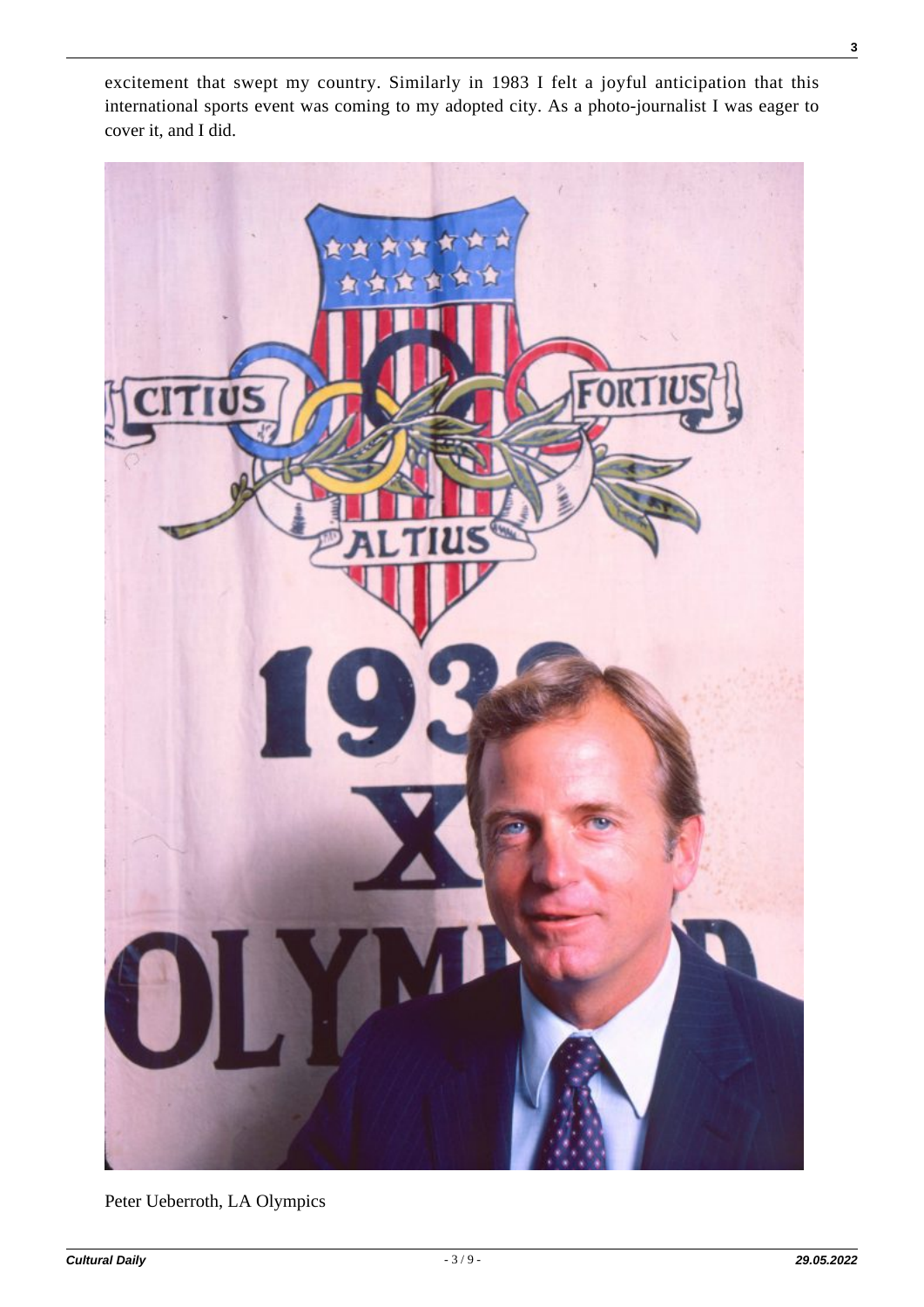I photographed preliminary sports competitions, like the balletic synchronized swimming at the newly built USC Swim Stadium, the elegant archery at El Dorado Park in Long Beach, the 10K Run at the Coliseum. I even traveled to Colorado Springs to photograph the Training Center of the US Olympic Team. I was particularly interested in documenting the pastel colored look designed by architect Jon Jerde, that graced the two Olympic Villages, at USC and UCLA, and all the sports venues. And I loved covering the arts. Robert Fitzpatrick, director of the Olympics Arts Festival, invited local artists and performers from all around the world to participate.



Painter Leroy Neiman

I photographed painter Leroy Neiman and his two Olympic paintings at the Playboy Mansion. I interviewed sculptor Robert Graham in his Venice studio, while he was working on the Olympic Gateway, male and female athletes bronze torsos, to be installed in front of the Coliseum. I met Peter Ueberroth, President of the Olympic Committee. The most fun was running into Olympic mascot Sam the Eagle at various events.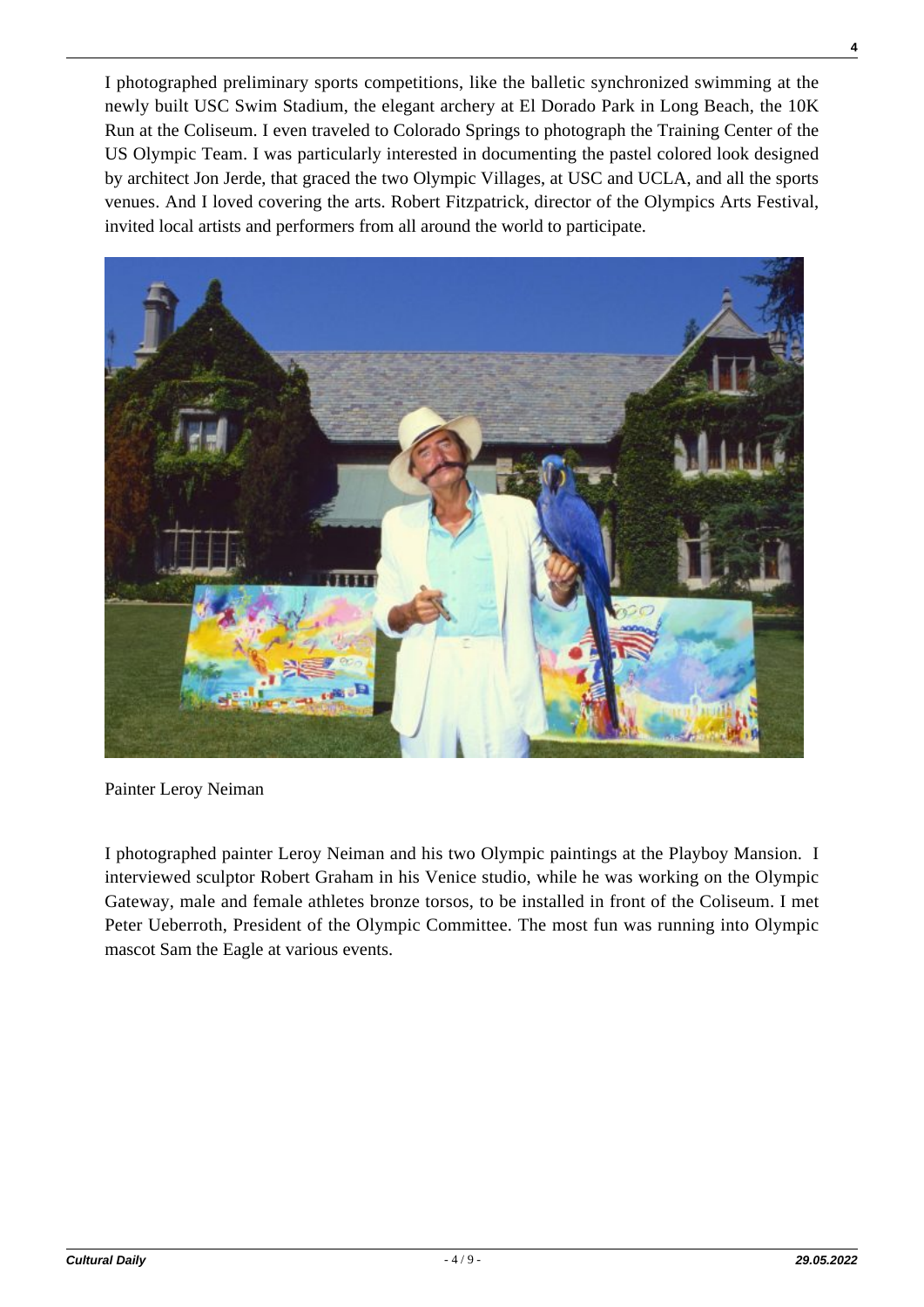

Sam the Eagle, Olympic mascot

My favorite subject was the Olympics Mural Project, a series of 10 murals painted along the walls of the freeway around downtown LA. I am still friends with its director, [Alonzo Davis,](http://alonzodavis.com/) founder of the Brockman Gallery, and he continues to make art.

**5**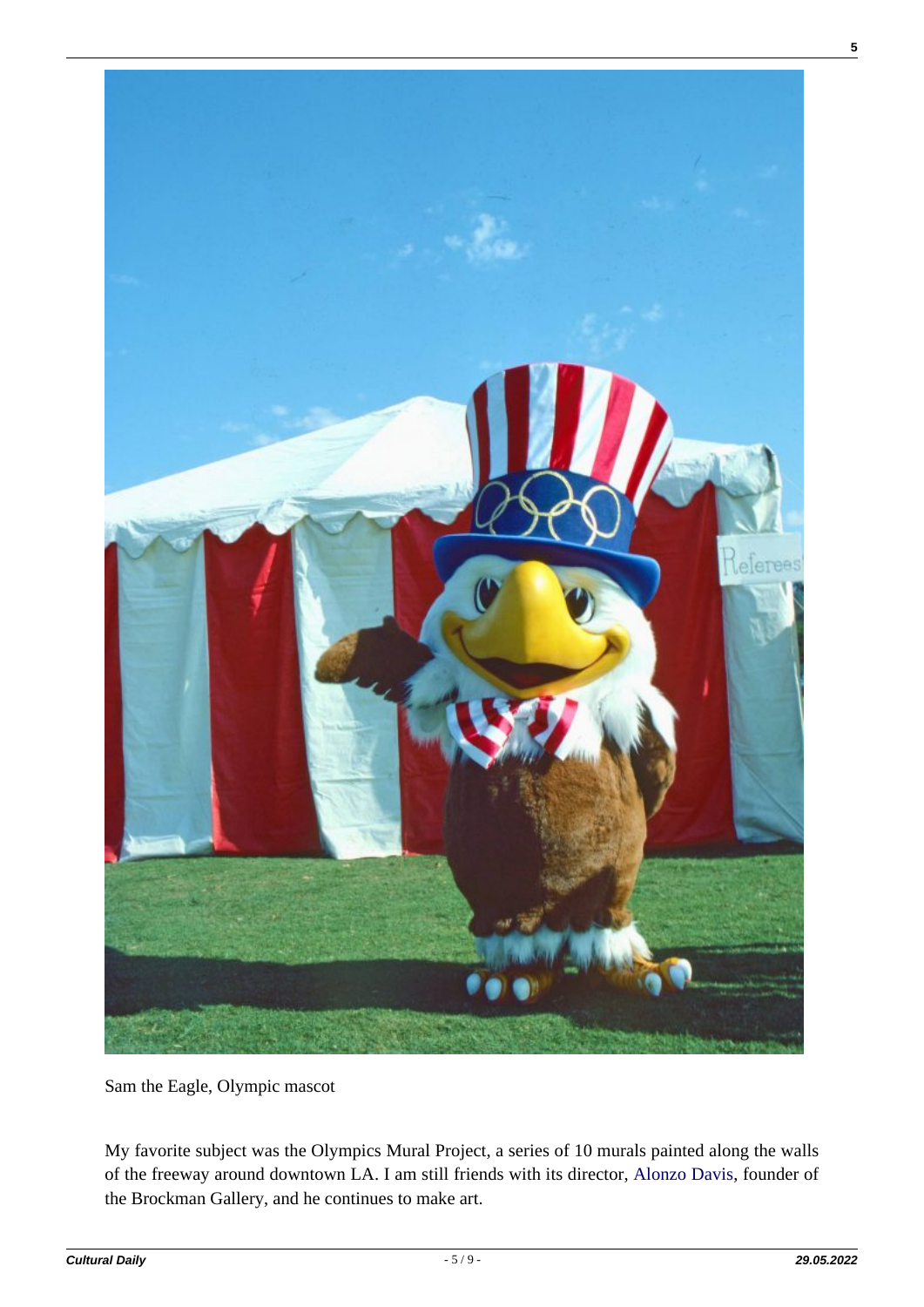

Alonzo Davis, Olympic mural Eye on LA

As my work was being published in Italian magazines, the staff photographer of the Italian sports magazine *Guerin Sportivo*, contacted me to ask if I would help him photograph the games, since he couldn't possibly cover all events. I was delighted because this assignment allowed me to receive official accreditation to photograph the games. I was given a numbered blue bib that granted me access to the infield of the Coliseum and all the athletic competitions. The opening ceremonies were spectacular, the closing night was magic, with fireworks and even a spaceship appearing in the darkened sky, like in a science-fiction movie. I covered sports, such as a water polo match at Pepperdine and an equestrian competition part of the Modern Pentathlon.

My photographs were published in Italy in a coffee table book: *Olimpiadi '84*. It was a truly memorable time in my life.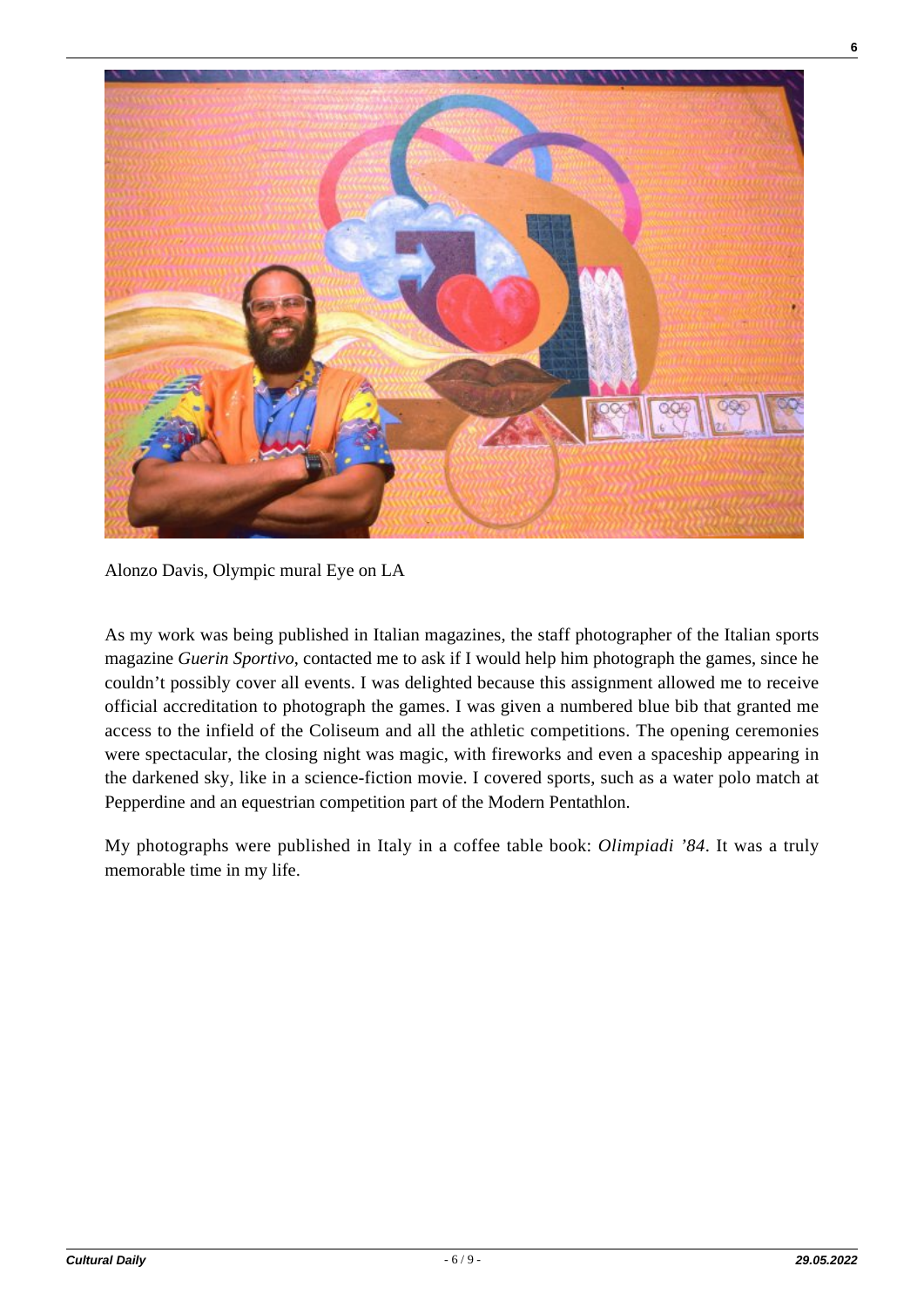

Robert Fitzpatrick-Olympic mural by Terry Schoonoven

[Click here](https://en.wikipedia.org/wiki/Ancient_Olympic_Games) to read about the Ancient Olympics, started in Greece in 776BC. [Click here](https://en.wikipedia.org/wiki/Olympic_Games) to read about the Modern Olympic Games founded in 1894.

[Click here](https://en.wikipedia.org/wiki/1984_Summer_Olympics) to read about the 1984 Los Angeles Olympics.

To read my articles and interviews, see more photos click on these links of the [Elisa Leonelli,](http://ccdl.libraries.claremont.edu/cdm/landingpage/collection/p15831coll13) [Photojournalist collection](http://ccdl.libraries.claremont.edu/cdm/landingpage/collection/p15831coll13) at Claremont Colleges Digital Library.

[LA Olympics, Preparation:](https://tinyurl.com/y89yxw9o) Colorado Springs, Synchronized Swimming, The Venues, The Look, The People, Archery

[LA Olympics, Arts](https://tinyurl.com/ybvzqrx2): Sculptor Robert Graham, painter Leroy Neiman, fashion

[LA Olympics, Murals](https://tinyurl.com/y7lsbf7q): Alonzo Davis, Robert Fitzpatrick

[LA Olympics, Games:](https://tinyurl.com/ybglajx6) Opening Ceremonies, Olympic Villages, Coliseum, Sports, Closing Night

**7**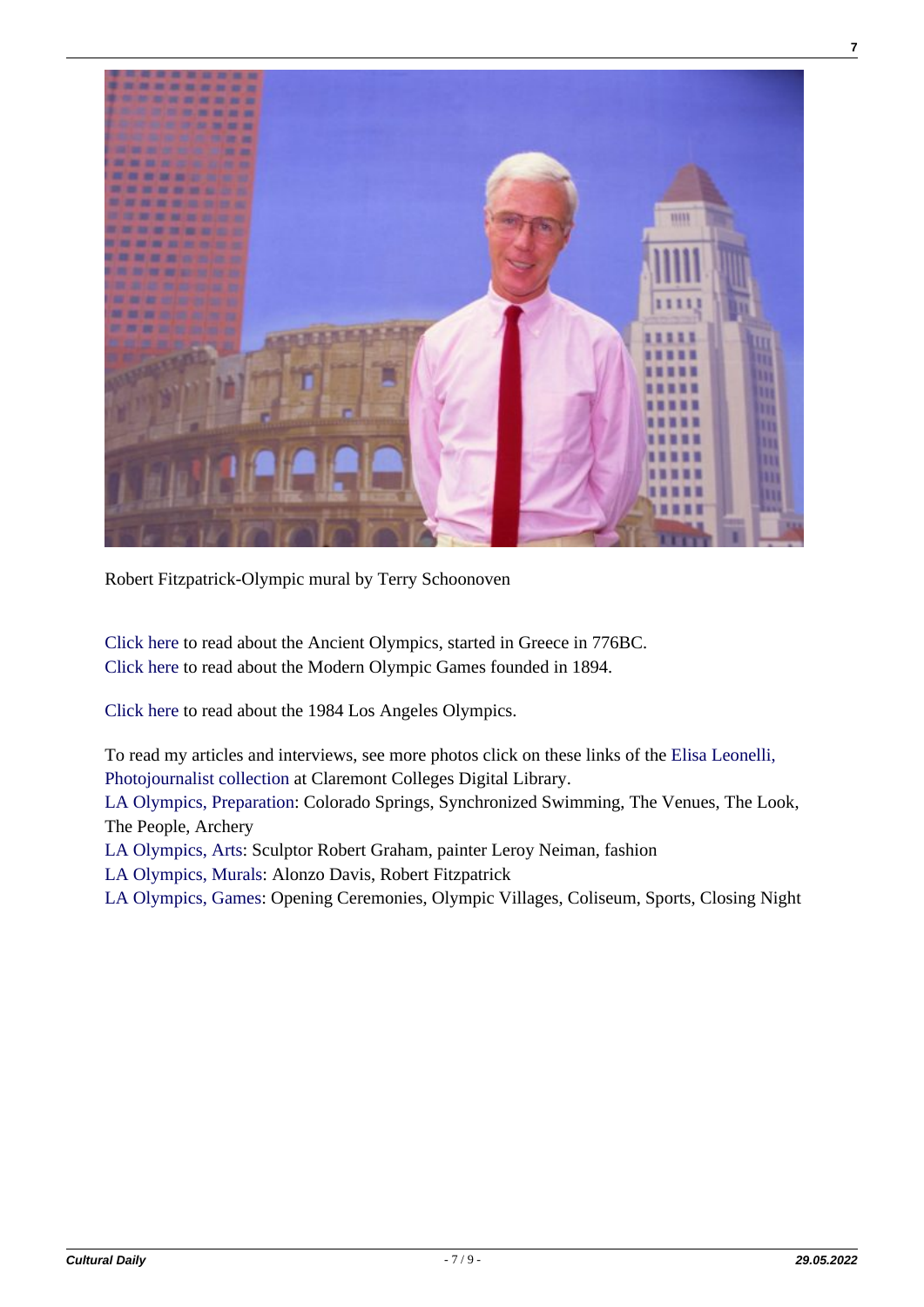

City Hall, LA Olympics

[Please consider making a tax-deductible donation now so we can keep publishing strong creative](https://nextecho.org/donate/)